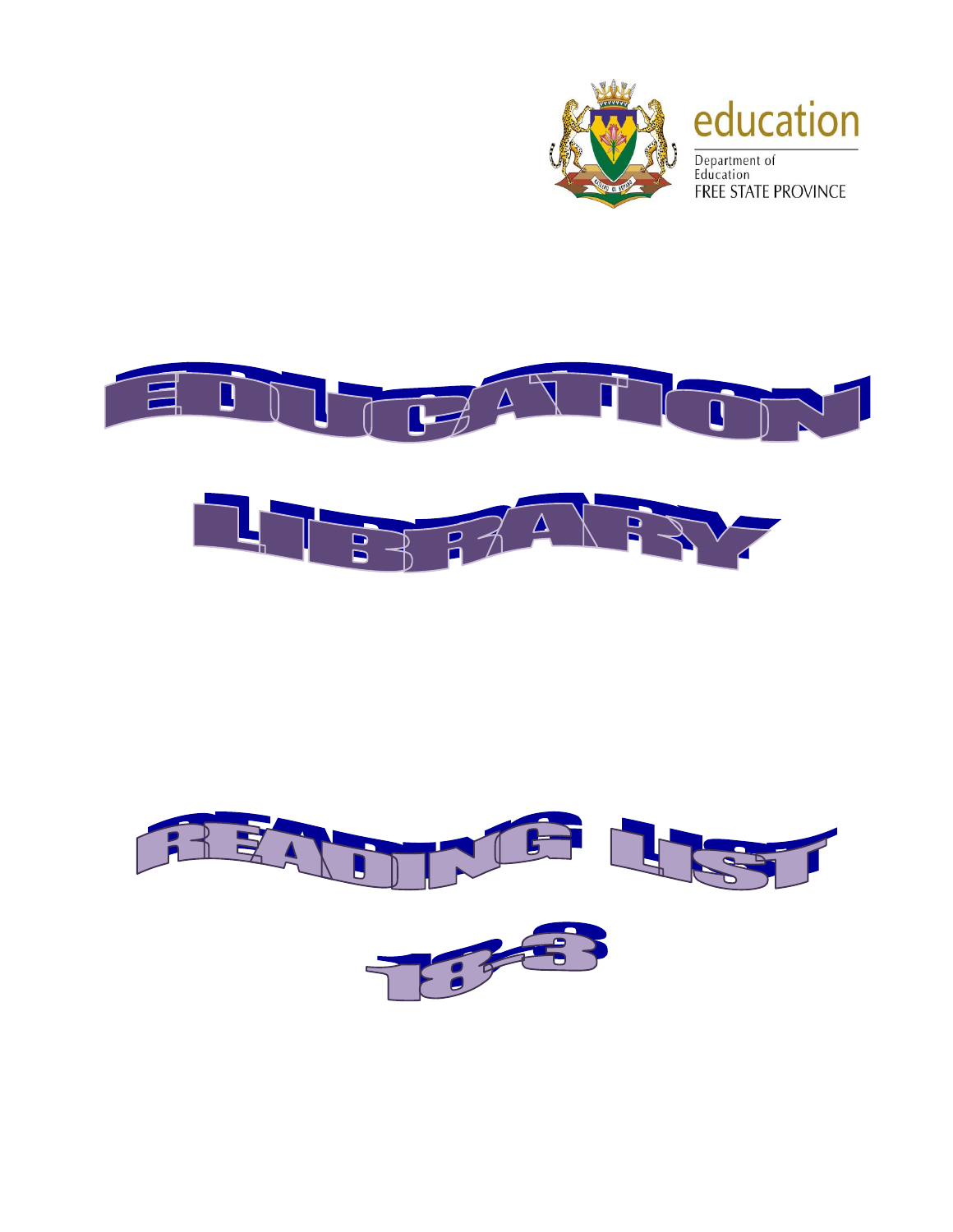## **Copies are available on request, with submission of NUMBER of LIST and ARTICLE from:**

*Postal address*: *Physical address*: The Librarian and Education Library<br>
Education Library<br>
Education Library<br>
Education Library<br>
Education Library BLOEMFONTEIN 9300

Ground Floor, Syfrets Building Private Bag X20565 65 Charlotte Maxeke Street<br>BLOEMFONTEIN 9300 65 Charlotte Maxeke Street

*Tel*: 051-404-8467 *Fax*: 086-615-2502 *E-mail*: [E.Mostert@fseducation.gov.za](mailto:E.Mostert@fseducation.gov.za)

| <b>ACHIEVEMENT</b> | $1/18 - 3$ | SAPHIER, J                                                                              |
|--------------------|------------|-----------------------------------------------------------------------------------------|
|                    |            | Getting students to believe in themselves: surrounding students with messages that      |
|                    |            | they have the ability to learn is at the core of closing the achievement gap.           |
|                    |            | Phi Delta Kappan, 98(5), Feb 17, pp 48-54                                               |
| <b>ADHD</b>        | $2/18-3$   | MEDOFF, L                                                                               |
|                    |            | Building bridges with students who have ADHD: the one student who challenges us         |
|                    |            | the most may be a gift in disguise.                                                     |
|                    |            | Educational Leadership, 74(1), Sep 16, pp 44-48                                         |
| <b>ART</b>         | $3/18 - 3$ | GIARDINA, N                                                                             |
|                    |            | When curriculum meets art: a step-by-step planning process helps teachers integrate     |
|                    |            | visual art into any content area.                                                       |
|                    |            | Educational Leadership, 74(2), Oct 16, pp 70-74                                         |
| <b>CLASSROOMS</b>  | $4/18-3$   | HAYWARD, J                                                                              |
|                    |            | Classrooms that put people first: try these teacher-tested and trusted strategies to    |
|                    |            | create a happy, safe atmosphere for learning.                                           |
|                    |            | Educational Leadership, 74(1), Sep 16, pp 70-74                                         |
| <b>CULTURE</b>     | $5/18-3$   | RODBERG, S                                                                              |
|                    |            | Culturally friendly school: we want to prepare students for a world of many cultures -  |
|                    |            | and contribute to a world in which those cultures are preserved, valued and built upon. |
|                    |            | Educational Leadership, 74(4), Dec 16/Jan 17, pp 66-69                                  |
| <b>ECD</b>         | $6/18-3$   | CARTER, M                                                                               |
|                    |            | What school leaders are doing to support a culture of character: an exploratory study   |
|                    |            | with preschools in Singapore.                                                           |
|                    |            | Childhood Education, 93(1), Jan/Feb 17, pp 29-38                                        |
|                    | $7/18-3$   | FLYNN, E E                                                                              |
|                    |            | Language-rich early childhood classroom: simple but powerful beginnings: small-group    |
|                    |            | storytelling creates strong foundations by engaging children in simple but powerful     |
|                    |            | uses of language.                                                                       |
|                    |            | Reading Teacher, 70(2), Sep/Oct 16, pp 159-166                                          |
|                    | $8/18-3$   | QUINN, MF                                                                               |
|                    |            | Help me where I am: scaffolding writing in preschool classrooms: strategies to support  |
|                    |            | children's early writing, including helping them compose, spell and form letters in     |
|                    |            | preschool classroom.                                                                    |
|                    |            | Reading Teacher, 70(3), Nov/Dec 16, pp 353-357                                          |
| <b>EDUCATION</b>   | $9/18-3$   | JACKSON, A                                                                              |
|                    |            | Antidote to extremism: education has been seen as an antidote to intolerance and        |
|                    |            | conflict for centuries.                                                                 |
|                    |            | Educational Leadership, 74(4), Dec 16/Jan 17, pp 18-23                                  |
|                    | $10/18-3$  | <b>TUCKER, M</b>                                                                        |
|                    |            | Globally ready or not? : the new world of work demands young people with high-level     |
|                    |            | skills who are globally aware - here's why and how schools should respond.              |
| <b>EDUCATION:</b>  | $11/18-3$  | Educational Leadership, 74(4), Dec 16/Jan 17, pp 30-35<br>CRARY, L                      |
| <b>Countries</b>   |            | Breaking new ground: for key lessons from launching education innovations in post-      |
|                    |            | conflict environments - Northern Uganda.                                                |
|                    |            |                                                                                         |
|                    |            |                                                                                         |
|                    | $12/18-3$  | Childhood Education, 93(5), Sep/Oct 17, pp 373-381<br>HILLS, L                          |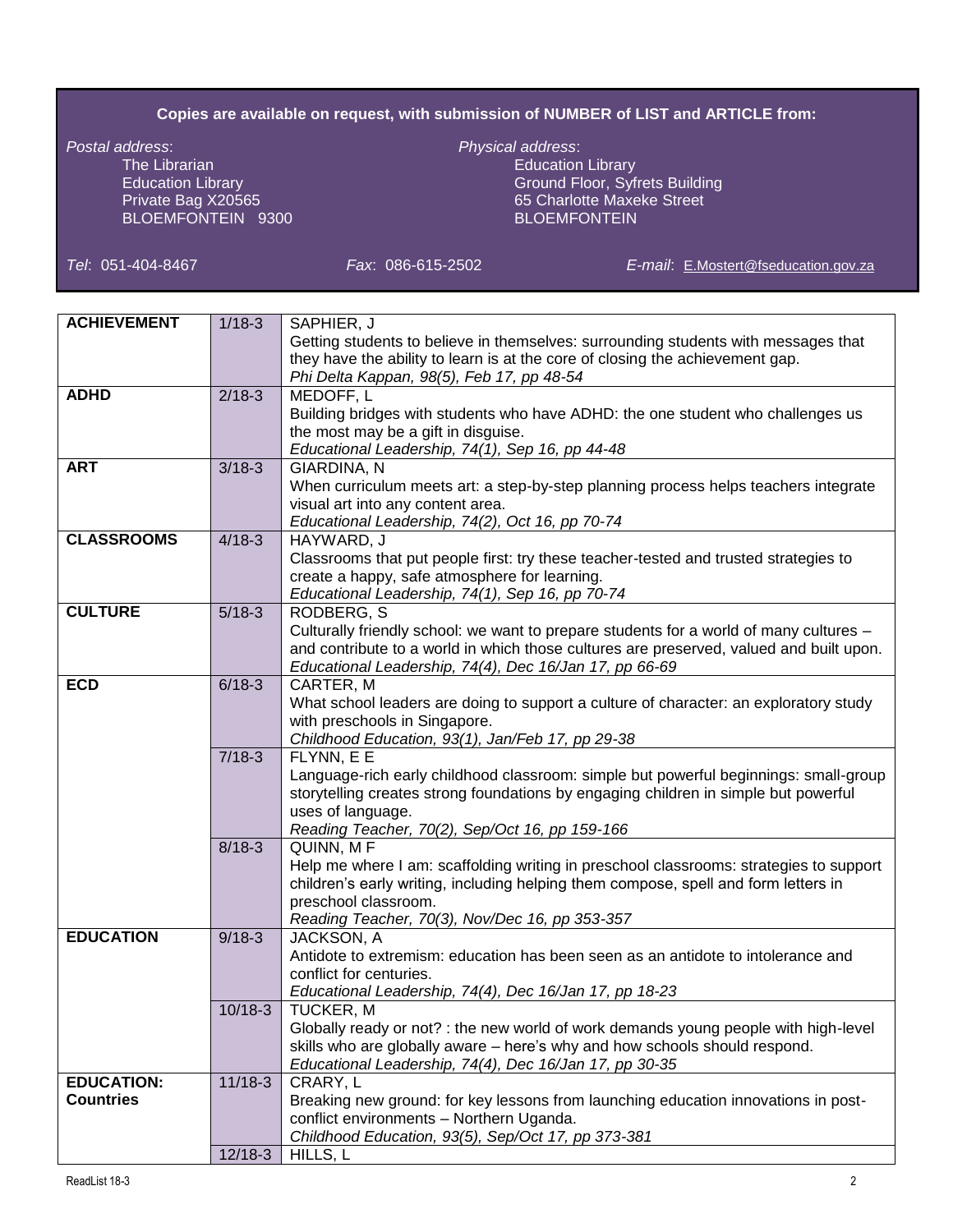|                         |           | Doing the basics better in Africa: how school support, autonomy and accountability                                  |
|-------------------------|-----------|---------------------------------------------------------------------------------------------------------------------|
|                         |           | improved outcomes for girls in PEAS schools.                                                                        |
|                         |           | Childhood Education, 93(5), Sep/Oct 17, pp 382-387                                                                  |
|                         | 13/18-3   | STEMN, B S                                                                                                          |
|                         |           | Rethinking mathematics teaching in Libia: realistic mathematic education.                                           |
|                         |           | Childhood Education, 93(5), Sep/Oct 17, pp 388-393                                                                  |
| <b>EDUCATION:</b>       | $14/18-3$ | <b>BAKER, FS</b>                                                                                                    |
| Outdoor                 |           | Bringing outdoor play indoors in United Arab Emirates: mud as a powerful binding                                    |
|                         |           | element.                                                                                                            |
| <b>GENDER</b>           |           | Childhood Education, 93(1), Jan/Feb 17, pp 73-79                                                                    |
|                         | $15/18-3$ | REICHERT, MC                                                                                                        |
|                         |           | Unlocking boys' potential: new research shows that boys are looking to connect with<br>teachers in meaningful ways. |
|                         |           | Educational Leadership, 74(1), Sep 16, pp 22-26                                                                     |
|                         | 16/18-3   | SADKER, D                                                                                                           |
|                         |           | Gender insights coming to your classroom: recent developments in gender research                                    |
|                         |           | can help us increase equity for male and female students.                                                           |
|                         |           | Educational Leadership, 74(3), Nov 16, pp 62-68                                                                     |
| <b>HUMAN</b>            | $17/18-3$ | <b>BUSSIN, M</b>                                                                                                    |
| <b>RESOURCES</b>        |           | Philosophy of performance. Part 1: fresh perspectives of performance management                                     |
|                         |           | and an integrated World-at-Work approach to the performance management process.                                     |
|                         |           | Human Capital Review, May/Jun 17, 7pp                                                                               |
| <b>HUMAN RIGHTS</b>     | $18/18-3$ | FORD, JE                                                                                                            |
|                         |           | Root of discipline disparities: why are students of colour punished and suspended at                                |
|                         |           | such high rates? - it's time to recognize the role of implicit racial bias.                                         |
|                         |           | Educational Leadership, 74(3), Nov 16, pp 42-46                                                                     |
|                         | 19/18-3   | <b>WORMELI, R</b>                                                                                                   |
|                         |           | Let's talk about racism in schools: vitriol and violence connected to race are running                              |
|                         |           | high - K-12 classrooms are where we must start to build an equitable, nonracist<br>society.                         |
|                         |           | Educational Leadership, 74(2), Oct 16, pp 16-22                                                                     |
| <b>LANGAUGES</b>        | $20/18-3$ | GALLAGHER, M A                                                                                                      |
|                         |           | Get all "jazzed up" for vocabulary instruction: strategies that engage students.                                    |
|                         |           | Reading Teacher, 70(3), Nov/Dec 16, pp 273-282                                                                      |
| <b>LITERACY: visual</b> | $21/18-3$ | <b>BRUGAR, KA</b>                                                                                                   |
|                         |           | Seeing is believing: promotional visual literacy in elementary social studies: impact of                            |
|                         |           | this intervention on teaching and learning.                                                                         |
|                         |           | Journal of Teacher Education, 68(3), May/Jun 17, pp 262-279                                                         |
| <b>MATHS</b>            | $22/18-3$ | COTTON, T                                                                                                           |
|                         |           | Citizenship: what's mathematics have to do with it?                                                                 |
|                         |           | Educational Leadership, 74(4), Dec 16/Jan 17, pp 54-58                                                              |
|                         | $23/18-3$ | GRESHAM, G                                                                                                          |
|                         |           | Pre-service to in-service: does mathematics anxiety change with teaching experience?                                |
|                         | $24/18-3$ | Journal of Teacher Education, 69(1), Jan/Feb 18, pp 90-107                                                          |
|                         |           | STOEHR, KJ<br>Mathematics anxiety: one size does not fit all: mathematics educators agree                           |
|                         |           | elementary teachers should possess confidence in teaching mathematics.                                              |
|                         |           | Journal of Teacher Education, 68(1), Jan/Feb 17, pp 69-84                                                           |
| <b>PARENTS</b>          | $25/18-3$ | PENTZ, JL                                                                                                           |
|                         |           | Tap to togetherness: an innovative family relationship program reaches Ghana, Africa.                               |
|                         |           | Childhood Education, 93(5), Sep/Oct 17, pp 394-400                                                                  |
| <b>PEERS</b>            | 26/18-3   | MARK, R                                                                                                             |
|                         |           | Truth about peer tutoring: it works, but it needs serious tutor training in communication                           |
|                         |           | and social skills.                                                                                                  |
|                         |           | Creative Teaching & Learning, 7(3), 2017, pp 8-17                                                                   |
|                         | $27/18-3$ | TRAVER, R                                                                                                           |
|                         |           | Power of peers: raise the bar on the quality of student leaning by drawing on students'                             |
|                         |           | intrinsic interest in one another's work.                                                                           |
| <b>PHILOSOPHY:</b>      | 28/18-3   | Educational Leadership, 73(7), Apr 16, pp 68-72<br>LYLE, S                                                          |
| <b>Children</b>         |           | Putting the child into philosophy for children: children are already powerful young                                 |
|                         |           |                                                                                                                     |